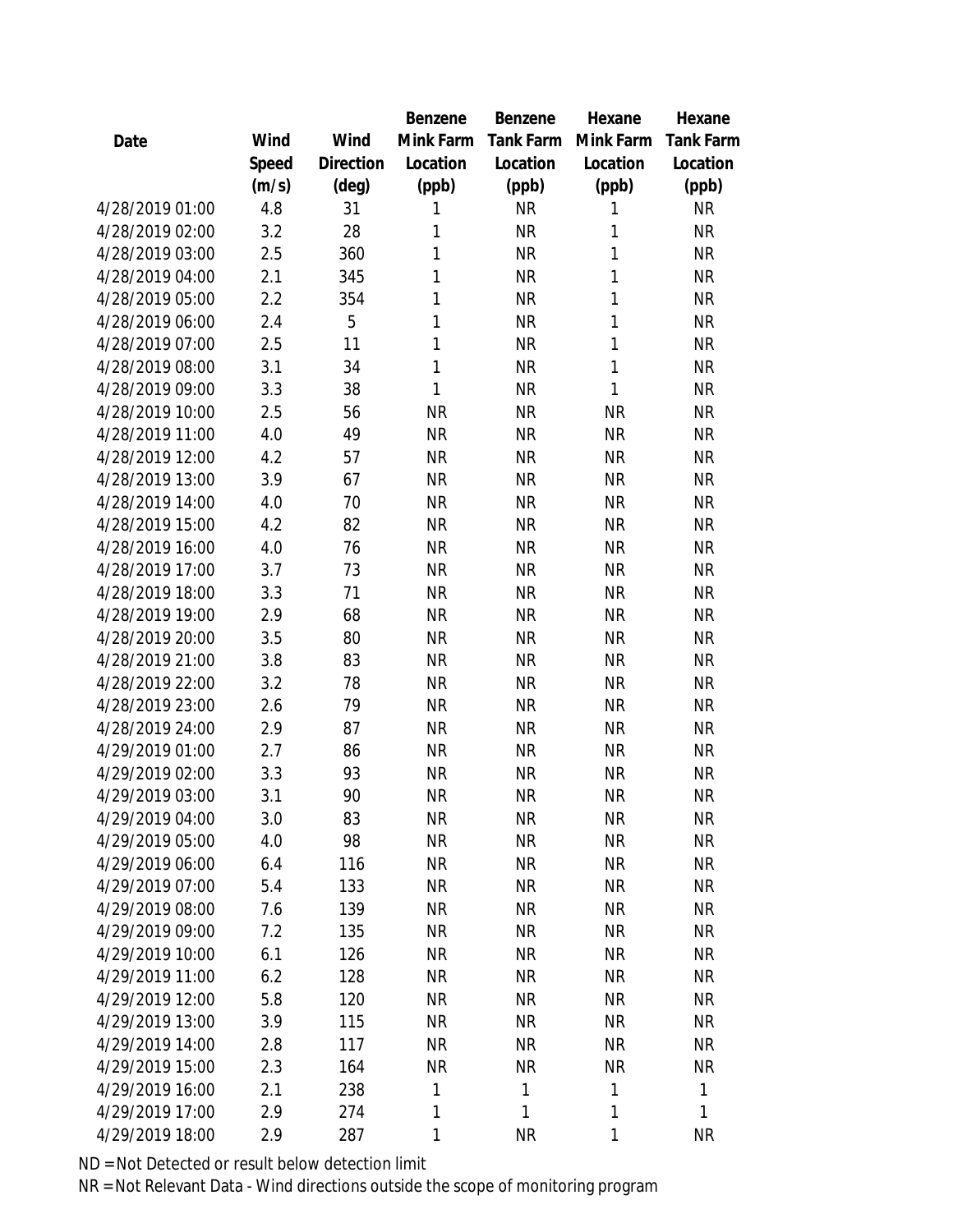|                 |       |                | Benzene      | Benzene   | Hexane    | Hexane      |
|-----------------|-------|----------------|--------------|-----------|-----------|-------------|
| Date            | Wind  | Wind           | Mink Farm    | Tank Farm | Mink Farm | Tank Farm   |
|                 | Speed | Direction      | Location     | Location  | Location  | Location    |
|                 | (m/s) | $(\text{deg})$ | (ppb)        | (ppb)     | (ppb)     | (ppb)       |
| 4/29/2019 19:00 | 2.2   | 287            | 1            | <b>NR</b> | 1         | <b>NR</b>   |
| 4/29/2019 20:00 | 1.5   | 320            | 1            | <b>NR</b> | 1         | <b>NR</b>   |
| 4/29/2019 21:00 | 1.5   | 267            | 1            | 1         | 1         | 1           |
| 4/29/2019 22:00 | 2.3   | 277            | $\mathbf{1}$ | <b>NR</b> | 1         | <b>NR</b>   |
| 4/29/2019 23:00 | 2.1   | 354            | 1            | <b>NR</b> | 1         | <b>NR</b>   |
| 4/29/2019 24:00 | 1.1   | 48             | <b>NR</b>    | <b>NR</b> | <b>NR</b> | <b>NR</b>   |
| 4/30/2019 01:00 | 1.3   | 75             | <b>NR</b>    | <b>NR</b> | <b>NR</b> | <b>NR</b>   |
| 4/30/2019 02:00 | 2.3   | 59             | <b>NR</b>    | <b>NR</b> | <b>NR</b> | <b>NR</b>   |
| 4/30/2019 03:00 | 2.1   | 87             | <b>NR</b>    | <b>NR</b> | <b>NR</b> | <b>NR</b>   |
| 4/30/2019 04:00 | 2.0   | 71             | <b>NR</b>    | <b>NR</b> | <b>NR</b> | <b>NR</b>   |
| 4/30/2019 05:00 | 2.3   | 85             | <b>NR</b>    | <b>NR</b> | <b>NR</b> | <b>NR</b>   |
| 4/30/2019 06:00 | 2.1   | 58             | <b>NR</b>    | <b>NR</b> | <b>NR</b> | <b>NR</b>   |
| 4/30/2019 07:00 | 3.2   | 44             | <b>NR</b>    | <b>NR</b> | <b>NR</b> | <b>NR</b>   |
| 4/30/2019 08:00 | 2.6   | 51             | <b>NR</b>    | <b>NR</b> | <b>NR</b> | <b>NR</b>   |
| 4/30/2019 09:00 | 2.4   | 60             | <b>NR</b>    | <b>NR</b> | <b>NR</b> | <b>NR</b>   |
| 4/30/2019 10:00 | 3.4   | 59             | <b>NR</b>    | <b>NR</b> | <b>NR</b> | <b>NR</b>   |
| 4/30/2019 11:00 | 2.4   | 57             | <b>NR</b>    | <b>NR</b> | <b>NR</b> | <b>NR</b>   |
| 4/30/2019 12:00 | 2.9   | 65             | <b>NR</b>    | <b>NR</b> | <b>NR</b> | <b>NR</b>   |
| 4/30/2019 13:00 | 2.7   | 53             | <b>NR</b>    | <b>NR</b> | ΝR        | <b>NR</b>   |
| 4/30/2019 14:00 | 3.4   | 35             | 1            | <b>NR</b> | 1         | <b>NR</b>   |
| 4/30/2019 15:00 | 3.8   | 47             | <b>NR</b>    | <b>NR</b> | <b>NR</b> | <b>NR</b>   |
| 4/30/2019 16:00 | 3.4   | 53             | <b>NR</b>    | <b>NR</b> | <b>NR</b> | <b>NR</b>   |
| 4/30/2019 17:00 | 4.7   | 85             | <b>NR</b>    | <b>NR</b> | <b>NR</b> | <b>NR</b>   |
| 4/30/2019 18:00 | 4.6   | 88             | <b>NR</b>    | <b>NR</b> | <b>NR</b> | <b>NR</b>   |
| 4/30/2019 19:00 | 4.8   | 88             | <b>NR</b>    | <b>NR</b> | <b>NR</b> | <b>NR</b>   |
| 4/30/2019 20:00 | 3.3   | 86             | <b>NR</b>    | <b>NR</b> | <b>NR</b> | <b>NR</b>   |
| 4/30/2019 21:00 | 3.1   | 56             | <b>NR</b>    | <b>NR</b> | <b>NR</b> | <b>NR</b>   |
| 4/30/2019 22:00 | 3.4   | 50             | <b>NR</b>    | <b>NR</b> | <b>NR</b> | <b>NR</b>   |
| 4/30/2019 23:00 | 3.1   | 44             | <b>NR</b>    | <b>NR</b> | <b>NR</b> | <b>NR</b>   |
| 4/30/2019 24:00 | 3.5   | 42             | <b>NR</b>    | <b>NR</b> | <b>NR</b> | <b>NR</b>   |
| 5/1/2019 01:00  | 3.5   | 60             | <b>NR</b>    | <b>NR</b> | <b>NR</b> | <b>NR</b>   |
| 5/1/2019 02:00  | 3.4   | 79             | <b>NR</b>    | NR        | <b>NR</b> | <b>NR</b>   |
| 5/1/2019 03:00  | 4.0   | 95             | <b>NR</b>    | NR        | <b>NR</b> | <b>NR</b>   |
| 5/1/2019 04:00  | 4.1   | 104            | <b>NR</b>    | <b>NR</b> | <b>NR</b> | <b>NR</b>   |
| 5/1/2019 05:00  | 4.7   | 109            | <b>NR</b>    | <b>NR</b> | <b>NR</b> | <b>NR</b>   |
| 5/1/2019 06:00  | 5.2   | 115            | <b>NR</b>    | <b>NR</b> | <b>NR</b> | <b>NR</b>   |
| 5/1/2019 07:00  | 2.6   | 261            | <b>NR</b>    | <b>NR</b> | <b>NR</b> | <b>NR</b>   |
| 5/1/2019 08:00  | 1.6   | 305            | <b>NR</b>    | <b>NR</b> | <b>NR</b> | <b>NR</b>   |
| 5/1/2019 09:00  | 3.3   | 209            | <b>NR</b>    | 1         | <b>NR</b> | 1           |
| 5/1/2019 10:00  | 5.9   | 242            | 1            | 1         | 1         | 1           |
| 5/1/2019 11:00  | 6.6   | 248            | 1            | 1         | 1         | $\mathbf 1$ |
| 5/1/2019 12:00  | 5.3   | 255            | 1            | 1         | 1         | 1           |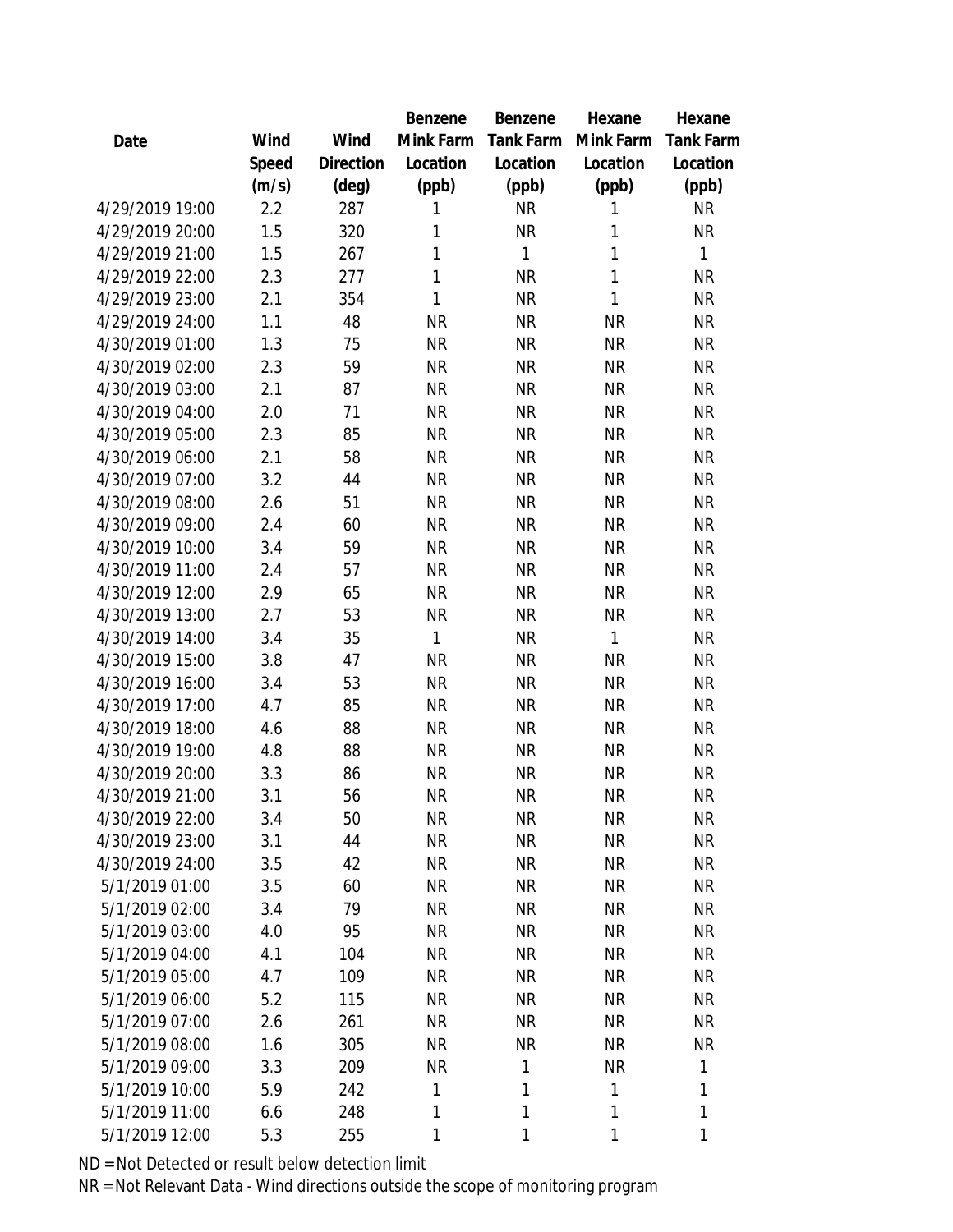|                |       |           | Benzene   | Benzene   | Hexane    | Hexane       |
|----------------|-------|-----------|-----------|-----------|-----------|--------------|
| Date           | Wind  | Wind      | Mink Farm | Tank Farm | Mink Farm | Tank Farm    |
|                | Speed | Direction | Location  | Location  | Location  | Location     |
|                | (m/s) | (deg)     | (ppb)     | (ppb)     | (ppb)     | (ppb)        |
| 5/1/2019 13:00 | 5.0   | 259       | 1         | 1         | 1         | 1            |
| 5/1/2019 14:00 | 4.4   | 259       | 1         | 1         | 1         | 1            |
| 5/1/2019 15:00 | 3.6   | 271       | 1         | 1         | 1         | $\mathbf{1}$ |
| 5/1/2019 16:00 | 3.2   | 279       | 1         | <b>NR</b> | 1         | <b>NR</b>    |
| 5/1/2019 17:00 | 2.6   | 290       | 1         | <b>NR</b> | 1         | <b>NR</b>    |
| 5/1/2019 18:00 | 2.1   | 303       | 1         | <b>NR</b> | 1         | <b>NR</b>    |
| 5/1/2019 19:00 | 1.8   | 309       | 1         | <b>NR</b> | 1         | <b>NR</b>    |
| 5/1/2019 20:00 | 1.5   | 355       | 1         | <b>NR</b> | 1         | <b>NR</b>    |
| 5/1/2019 21:00 | 2.3   | 54        | <b>NR</b> | <b>NR</b> | <b>NR</b> | <b>NR</b>    |
| 5/1/2019 22:00 | 2.4   | 74        | <b>NR</b> | <b>NR</b> | <b>NR</b> | <b>NR</b>    |
| 5/1/2019 23:00 | 2.5   | 69        | <b>NR</b> | <b>NR</b> | <b>NR</b> | <b>NR</b>    |
| 5/1/2019 24:00 | 2.4   | 60        | <b>NR</b> | <b>NR</b> | <b>NR</b> | <b>NR</b>    |
| 5/2/2019 01:00 | 2.2   | 76        | <b>NR</b> | <b>NR</b> | <b>NR</b> | <b>NR</b>    |
| 5/2/2019 02:00 | 2.5   | 75        | <b>NR</b> | <b>NR</b> | <b>NR</b> | <b>NR</b>    |
| 5/2/2019 03:00 | 2.5   | 65        | <b>NR</b> | <b>NR</b> | <b>NR</b> | <b>NR</b>    |
| 5/2/2019 04:00 | 2.8   | 55        | <b>NR</b> | <b>NR</b> | <b>NR</b> | <b>NR</b>    |
| 5/2/2019 05:00 | 2.8   | 55        | <b>NR</b> | <b>NR</b> | <b>NR</b> | <b>NR</b>    |
| 5/2/2019 06:00 | 2.8   | 55        | <b>NR</b> | <b>NR</b> | <b>NR</b> | <b>NR</b>    |
| 5/2/2019 07:00 | 2.0   | 46        | <b>NR</b> | <b>NR</b> | <b>NR</b> | <b>NR</b>    |
| 5/2/2019 08:00 | 2.5   | 52        | <b>NR</b> | <b>NR</b> | <b>NR</b> | <b>NR</b>    |
| 5/2/2019 09:00 | 2.1   | 51        | <b>NR</b> | <b>NR</b> | <b>NR</b> | <b>NR</b>    |
| 5/2/2019 10:00 | 2.7   | 41        | <b>NR</b> | <b>NR</b> | <b>NR</b> | <b>NR</b>    |
| 5/2/2019 11:00 | 3.9   | 46        | <b>NR</b> | <b>NR</b> | <b>NR</b> | <b>NR</b>    |
| 5/2/2019 12:00 | 3.4   | 46        | <b>NR</b> | <b>NR</b> | <b>NR</b> | <b>NR</b>    |
| 5/2/2019 13:00 | 3.1   | 57        | <b>NR</b> | <b>NR</b> | <b>NR</b> | <b>NR</b>    |
| 5/2/2019 14:00 | 3.4   | 46        | <b>NR</b> | <b>NR</b> | <b>NR</b> | <b>NR</b>    |
| 5/2/2019 15:00 | 3.8   | 33        | 1         | <b>NR</b> | 1         | <b>NR</b>    |
| 5/2/2019 16:00 | 4.0   | 25        | 1         | <b>NR</b> | 1         | <b>NR</b>    |
| 5/2/2019 17:00 | 3.7   | 20        | 1         | <b>NR</b> | 1         | <b>NR</b>    |
| 5/2/2019 18:00 | 3.0   | 33        | 1         | <b>NR</b> | 1         | <b>NR</b>    |
| 5/2/2019 19:00 | 3.6   | 36        | 1         | <b>NR</b> | 1         | <b>NR</b>    |
| 5/2/2019 20:00 | 3.1   | 30        | 1         | <b>NR</b> | 1         | <b>NR</b>    |
| 5/2/2019 21:00 | 3.3   | 24        | 1         | <b>NR</b> | 1         | <b>NR</b>    |
| 5/2/2019 22:00 | 2.6   | 30        | 1         | <b>NR</b> | 1         | <b>NR</b>    |
| 5/2/2019 23:00 | 2.1   | 19        | 1         | <b>NR</b> | 1         | <b>NR</b>    |
| 5/2/2019 24:00 | 2.6   | 19        | 1         | <b>NR</b> | 1         | <b>NR</b>    |
| 5/3/2019 01:00 | 2.9   | 21        | 1         | <b>NR</b> | 1         | <b>NR</b>    |
| 5/3/2019 02:00 | 2.3   | 20        | 1         | <b>NR</b> | 1         | <b>NR</b>    |
| 5/3/2019 03:00 | 2.0   | 14        | 1         | <b>NR</b> | 1         | <b>NR</b>    |
| 5/3/2019 04:00 | 1.8   | 14        | 1         | <b>NR</b> | 1         | <b>NR</b>    |
| 5/3/2019 05:00 | 2.8   | 22        | 1         | <b>NR</b> | 1         | <b>NR</b>    |
| 5/3/2019 06:00 | 2.6   | 29        | 1         | <b>NR</b> | 1         | <b>NR</b>    |
|                |       |           |           |           |           |              |